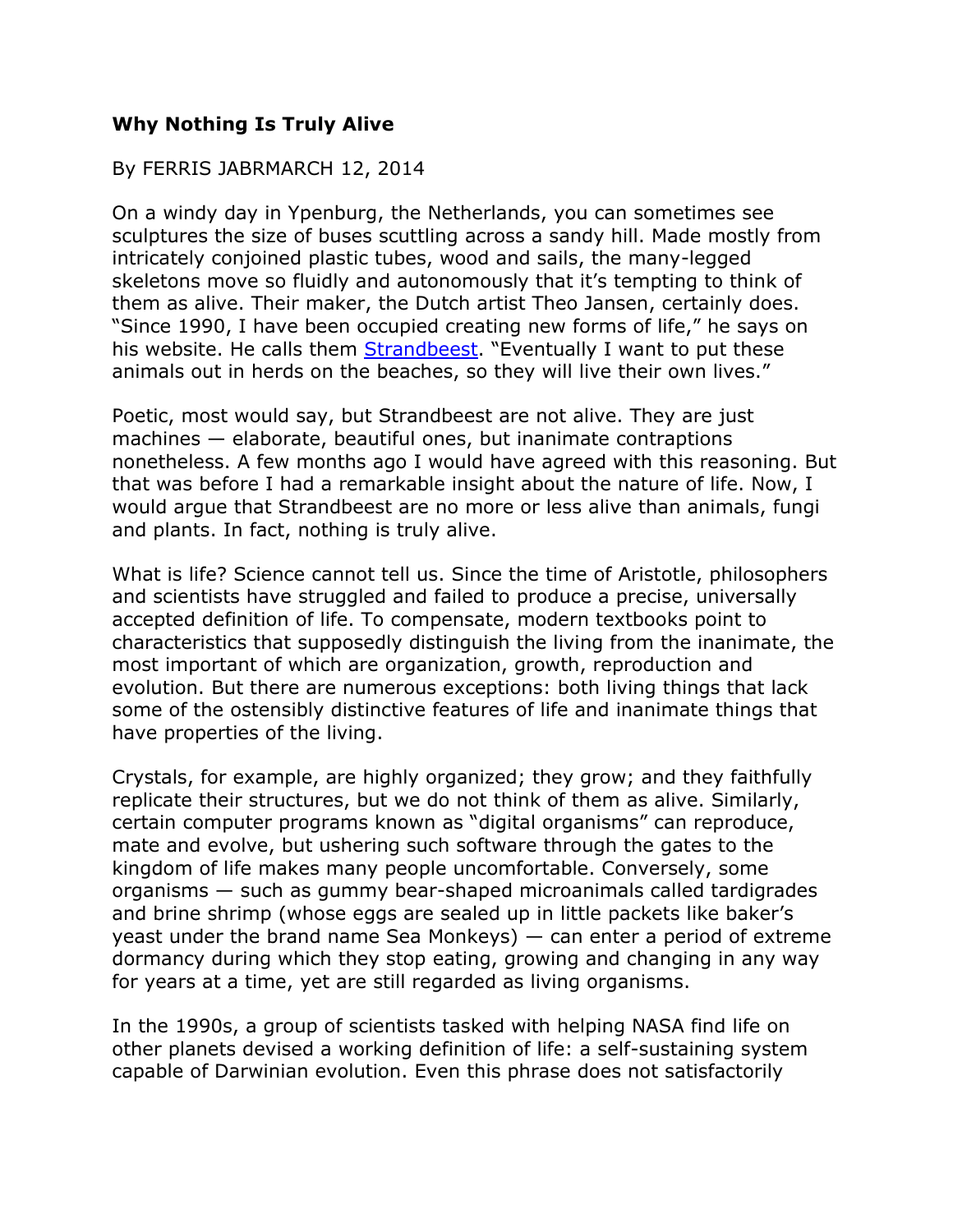identify the fundamental difference between living things and nonliving things.

Consider a virus: a bit of DNA or RNA encased in protein that hijacks a cell to make copies of itself. Viruses are incredibly efficient reproducers and they certainly evolve — much faster than most creatures. Yet biologists have disagreed for centuries about whether viruses belong among the ranks of the living, the inanimate or in some kind of purgatory. Gerald Joyce, one of the scientists who helped devise NASA's working definition of life, says that viruses do not satisfy the definition because they are not "self-sustaining" that is, they can only evolve in the context of the cells they infect.

The same is true, though, of many larger parasites that everyone agrees are alive. Bloodthirsty intestinal worms, vines that suck the sap from other plants, fungi that extrude filamentous antlers of flame orange through the shells of spiders they have killed  $-$  all are just as dependent on their hosts to reproduce and evolve as is a virus.

About 10 years after serving on the NASA panel, Mr. Joyce embarked on experiments that further deflated the agency's working definition of life. In the lab, he and his colleagues coaxed into existence two rather unique molecules of RNA that can indefinitely make copies of one another by stitching together sequences of nucleotides, their building blocks. Four billion years ago, in Earth's primordial soup, similar self-replicating RNAs may have spontaneously formed from linkages of free-floating nucleotides. As naked pieces of RNA, they are even simpler than viruses and, because they can reproduce and evolve, Mr. Joyce admits that they, too, meet the working definition of life. Yet he hesitates to say they are alive.

Why so much ambivalence? Why is it so difficult for scientists to cleanly separate the living and nonliving and make a final decision about ambiguously animate viruses? Because they have been trying to define something that never existed in the first place. Here is my conclusion: Life is a concept, not a reality.

To better understand this argument, it's helpful to distinguish between mental models and pure concepts. Sometimes the brain creates a representation of a thing: light bounces off a pine tree and into our eyes; molecules waft from its needles and ping neurons in our nose; the brain instantly weaves together these sensations with our memories to create a mental model of that tree. Other times the brain develops a pure concept based on observations  $-$  a useful way of thinking about the world. Our idealized notion of "a tree" is a pure concept. There is no such thing as "a tree" in the world outside the mind. Rather, there are billions of individual